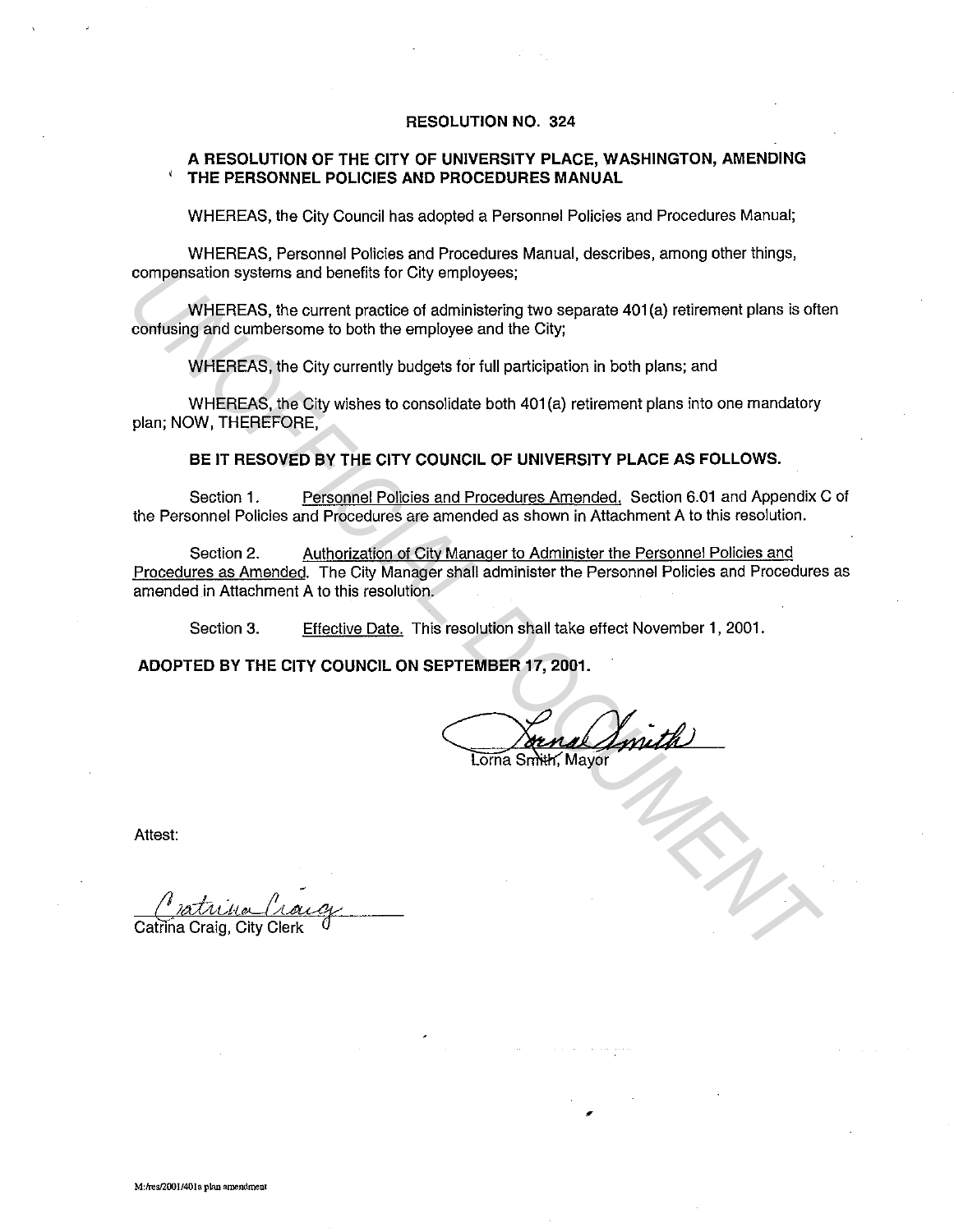### Exhibit A, to Resolution No. 324

### **CHAPTER 6**

### **BENEFITS**

# 6.01 RETIREMENT BENEFITS

The City does not participate in the federal social security program. In place of it, the City provides the following retirement programs for employees.

Social Security Replacement Program: All employees eligible for participation in the Washington State Public Employees Retirement System utilize this system as a replacement for the federal social security program. Employees not eligible for PERS and other benefits will pay into social security. **6.01 RETIREMENT BENEFITS**<br>
The City does not participate in the federal social security program. In place of it,<br>
the City provides the following retirement programs for employees.<br> **Social Security Replacement Program:**

All City employees contribute to Medicare insurance portion of FICA.

State Retirement System (PERS): All regular full-time and eligible part-time employees are covered by the statewide retirement system, the Public Employees Retirement System (PERS). Benefit levels, contribution rates, and eligibility criteria are set by the State of Washington.

Money Purchase Plan: The City provides two a mandatory money purchase 401(a) plans, one mandatory and one optional, in which the City contributes on behalf of the employee and the employee participates according to Appendix C of this manual and within dollar limits defined by the IRS.

Deferred Compensation Plan: The City provides a voluntary deferred compensation 457 plan for employees to contribute pre-tax dollars.

,

(See Appendix "C" for more details on retirement plan benefits and contributions.)